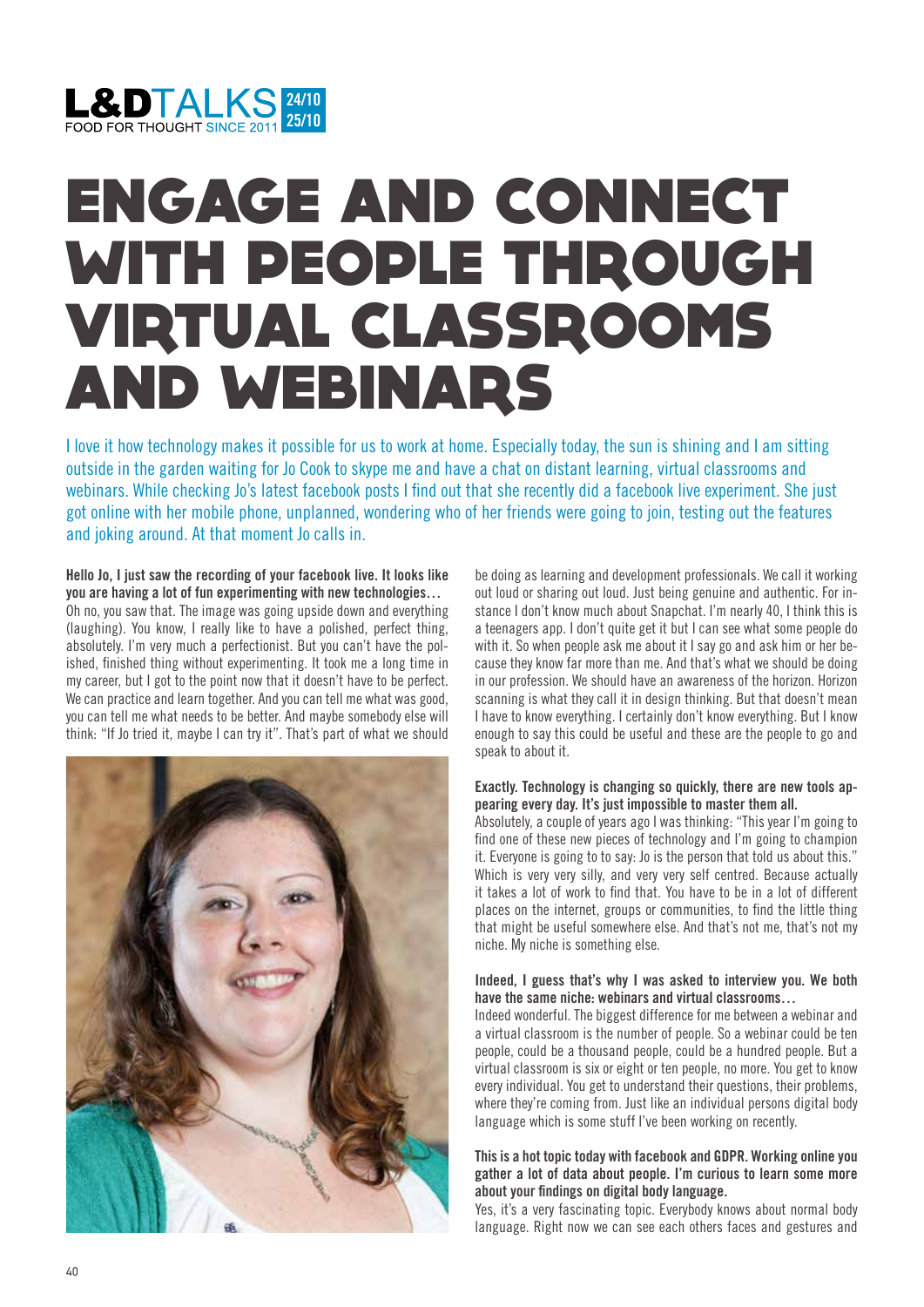



nods and smiles and hand movement. All of these things help with the conversation and how we get to know each other. Digital body language is the technical online equivalent. So this came from marketing. It was Steve Woods, chief technical officer of Nudge who came up with the term initially. He said it's the aggregate of everything you do and don't do on the internet. So every click that you make, every movement you make, every message whatever it might be. It could be the posts you make on LinkedIn, your tweets, pictures on Instagram, the language that you use… How you get involved in a conversation? Do you maybe come in and lurk a little bit, write comments towards the end of the conversation or do you get in there and ask the questions from the start? Do you have an agenda that is always about business or always about you making money or something else. So you can get to know people very well. As you're scrolling through social media looking at things there will always be someone of whom we think ''oh, they're always talking about X" or they're always the first to complain. So you just skip, you don't even read them anymore. Because that's the digital body language that you've picked up on. There will also be people you love to follow and see what they have to say about things.

#### **When I host live webinars I notice that it's always the same people that ask questions, the same people that participate in the polls, the same people that leave before the q&a…**

You can start to look to all of this and see what you can do with this information. What does this tell us about the person? Maybe one person is always late to a webinar. But is that because they're really busy or because they are not interested? If you focus specifically on the virtual classroom you could notice how quickly they click the textbox and type their name. Is that because they're not very good with the technology? Is it because they were on their phone? Is it because they're thinking? For example when somebody clicks away then WebEx shows a little red explanation point next to their names. The question is why? Why have they clicked on something else? Maybe they've clicked on a link in the chat. But it could also be because they're bored. It could be that they got into Microsoft Word making notes because it's truly interesting. The technology doesn't tell everything. So the red explanation point only means they clicked on another program. But we don't know whether that's to take notes because I'm amazing or to check email because I'm boring. So then it comes to how we as a facilitator react to that. I always tell people that they are the learners, trust what they're doing. And also for your confidence, assume they're making notes because you're amazing. Then you'll feel good until you know otherwise. Thinking "oh, they clicked here, they don't like me", wouldn't help me and my confidence. So I assume they make notes, I assume they think it's brilliant. Then I will feel better and I will deliver more confidently. Even if they were a bit bored, maybe when I deliver more confidently with my voice, they'll come back a little bit more engaged in the next part.

**When I'm helping organizations to make learning webinars it happens that l&d managers assume that the trainers will just do it like they do in classroom and that there is no need for training. While I see that even the most experienced trainers are overwhelmed by the cameras, even the experts that are used to be interviewed by the media. Trainers need to prepare differently, they need to learn a different skillset and it also acquires a specific mindset. For instance a lot of trainers tell me it's a challenge for them to teach without seeing the body language of the participants…** 

Absolutely… and this is really strange because logically we know this but still it's very weird… I worked for the Turner Broadcasting Group and when I first visited the CNN News floor, I got to sit in the chair where the anchor sits to read the news. There were three cameras and there were no camera operators, it was all electronic. This is so weird because there are people who watch you, but you can't see them. I remember so clearly how that felt. That must be what trainers feel when they deliver for the first time a webinar or virtual classroom. They might have a camera on them or they might not. But they probably don't physically see their attendees. So actually they're in a room on their own talking at a computer screen and there's no microphones involved or they're all muted. It can feel the same way. And that's a huge thing to go over. So when I have people on my virtual classroom training sessions, I get them to arrive early and I have my webcam on to say hello. Depending on the group and the technology they might have their webcams on to say hello at the beginning. Then I get them talking over the microphone to make sure it works. As I'm British I would talk about the weather… This is before the official start. So it's really a great way to get people talking on the microphone or using the chat window. Those are two really important skills. Then it's about using the tools how you introduce yourself, the session and topic. So not necessarily the boring, horrible ice breaker that we've all seen on hundreds of trainings before. But just getting people involved as is appropriate in the technology and what you're doing. A webinar session usually takes about 45 minutes and that's enough to build some kind of relationship. Not the same as face to face, but something. 99 % of the time you have some kind of connection because it's about how you design it, how you deliver it. If you haven't done it and you haven't seen it done well, it could feel like you're locked in a box, talking at a computer screen. You can't feed of the energy of the group. You can't make a connection. And that's the biggest thing that people say to me, I can't see them, I can't react to people. And it's absolutely not true. It's different, you have to learn different ways of doing it. But you can absolutely do it. There are so many techniques about how to get involved with people and engage them. And that goes back to the digital body language, the interaction, the activities and so much more.

### **When you roll out a blended learning in company. One of the most challenging things is to have the learners actually doing the digital work in between live interventions. How do you engage and enrol the participants? Do you have any tips & tricks for that?**

Absolutely. It can be a real problem because people don't do the prework and they don't engage in your forum. They turn up and you expect they have seen this, read this, done this, filled in this form, know things… and people haven't done it. It can be a real challenge. So when you design interventions like that you have to take into account the culture and where you are with the individuals. Actually when I design the program, I rarely design the prework because I know usually